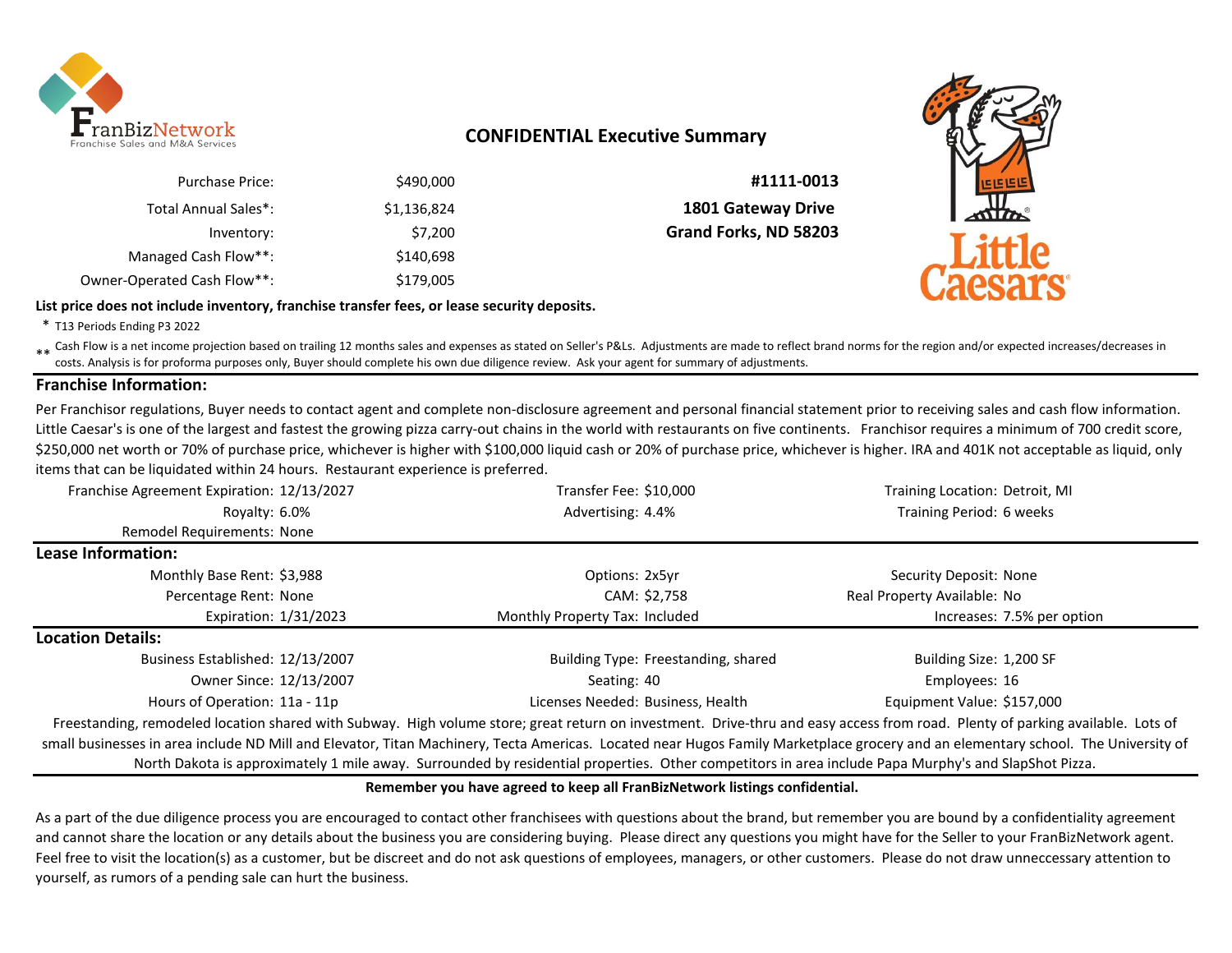

**#1111-0013**



## **MONTHLY SALES**

|         | <b>P1</b> | <b>P2</b> | P <sub>3</sub> | <b>P4</b>  | <b>P5</b>   | <b>P6</b> | <b>P7</b>  | P <sub>8</sub> | <b>P9</b> | <b>P10</b> | <b>P11</b> | <b>P12</b> | <b>P13</b> | <b>TOTAL</b> |
|---------|-----------|-----------|----------------|------------|-------------|-----------|------------|----------------|-----------|------------|------------|------------|------------|--------------|
| 2019    | \$63,819  | \$71,082  | \$69,202       | \$71,750   | \$79,957    | \$75,361  | \$77,320   | \$79,778       | \$82,851  | \$79,979   | \$79,229   | \$70,304   | \$67,879   | \$968,511    |
| 2020    | \$67,822  | \$72,461  | \$68,163       | \$52,019   | \$68,343    | \$75,257  | \$74,330   | \$80,686       | \$84,694  | \$85,452   | \$84,595   | \$77,427   | \$78,472   | \$969,721    |
| $$+/-$  | \$4,003   | \$1,379   | ( \$1,039]     | (519, 731) | ( \$11,614) | (5104)    | ( \$2,990) | \$908          | \$1,843   | \$5,473    | \$5,366    | \$7,123    | \$10,593   | \$1,210      |
| $% +/-$ | 6%        | 2%        | $-2%$          | $-28%$     | $-15%$      | 0%        | $-4%$      | 1%             | 2%        | 7%         | 7%         | 10%        | 16%        | 0%           |
|         |           |           |                |            |             |           |            |                |           |            |            |            |            |              |
| 2020    | \$67,822  | \$72,461  | \$68,163       | \$52,019   | \$68,343    | \$75,257  | \$74,330   | \$80,686       | \$84,694  | \$85,452   | \$84,595   | \$77,427   | \$78,472   | \$969,721    |
| 2021    | \$77,666  | \$73,357  | \$85,103       | \$86,493   | \$85,904    | \$87,022  | \$86,014   | \$88,863       | \$93,330  | \$97,762   | \$96,283   | \$81,350   | \$78,638   | \$1,117,785  |
| $$+/-$  | \$9,844   | \$896     | \$16,940       | \$34,474   | \$17,561    | \$11,765  | \$11,684   | \$8,177        | \$8,636   | \$12,310   | \$11,688   | \$3,923    | \$166      | \$148,064    |
| $% +/-$ | 15%       | 1%        | 25%            | 66%        | 26%         | 16%       | 16%        | 10%            | 10%       | 14%        | 14%        | 5%         | 0%         | 15%          |
|         |           |           |                |            |             |           |            |                |           |            |            |            |            |              |
| 2021    | \$77,666  | \$73,357  | \$85,103       | \$86,493   | \$85,904    | \$87,022  | \$86,014   | \$88,863       | \$93,330  | \$97,762   | \$96,283   | \$81,350   | \$78,638   | \$1,117,785  |
| 2022    | \$79,649  | \$85,296  | \$90,220       | \$0        | \$0         | \$0       | \$0        | \$0            | \$0       | \$0        | \$0        | \$0        | \$0        | \$255,165    |
| $$+/-$  | \$1,983   | \$11,939  | \$5,117        |            |             |           |            |                |           |            |            |            |            | \$19,039     |
| %+/-    | 3%        | 16%       | 6%             |            |             |           |            |                |           |            |            |            |            | 8%           |